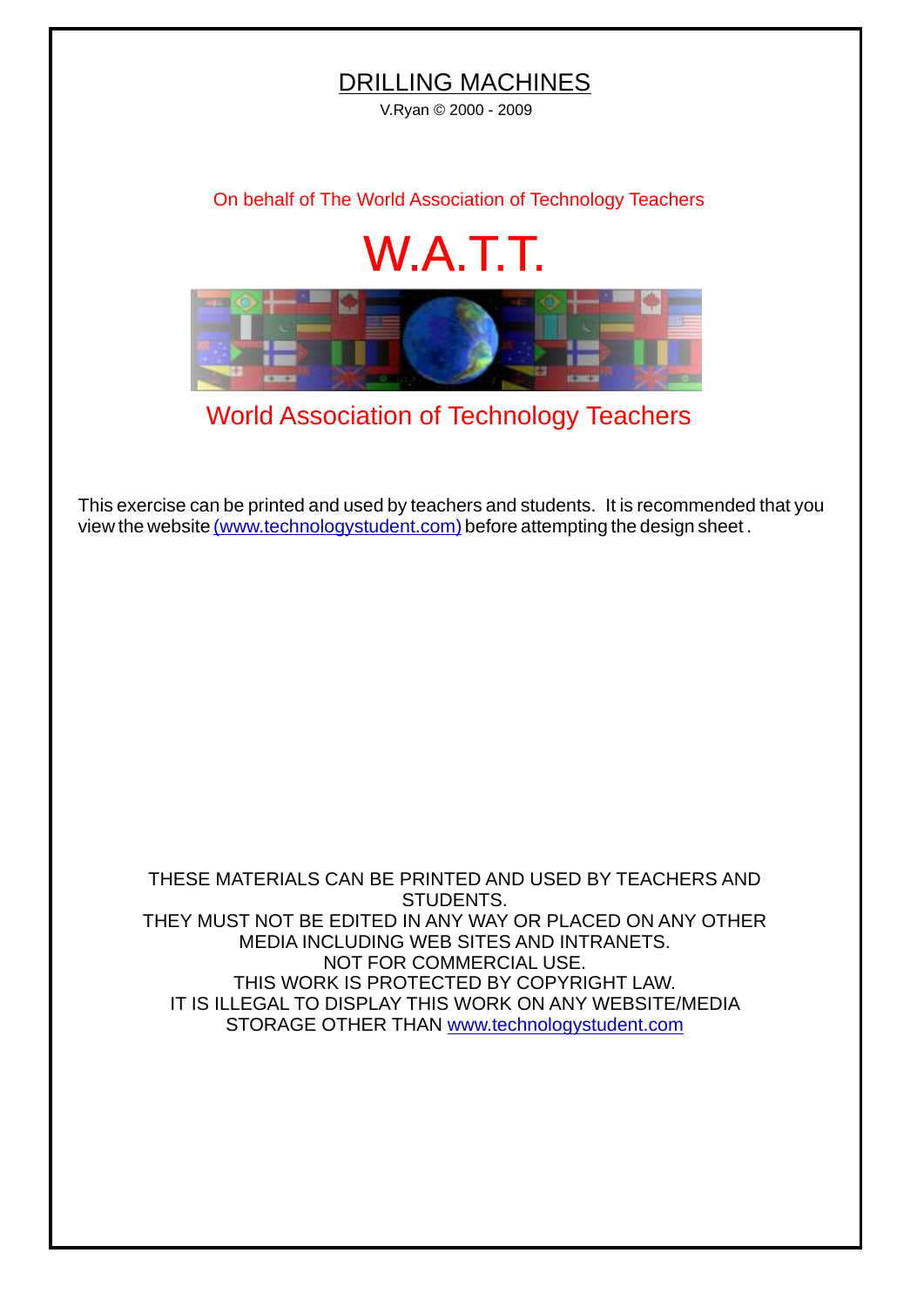## LING MACHINES

[V.Ryan © 2009 World Association of Technology Teachers](http://www.technologystudent.com)

1. Two common types of drilling machine are seen below. Name both types.



3. The main difference between the two machine drills is their overall size. Why is one much smaller than the other? Include a description of the type of work normally carried out on the smaller drill, as part of your answer.

4. List four safety rules governing the use of drilling machines.